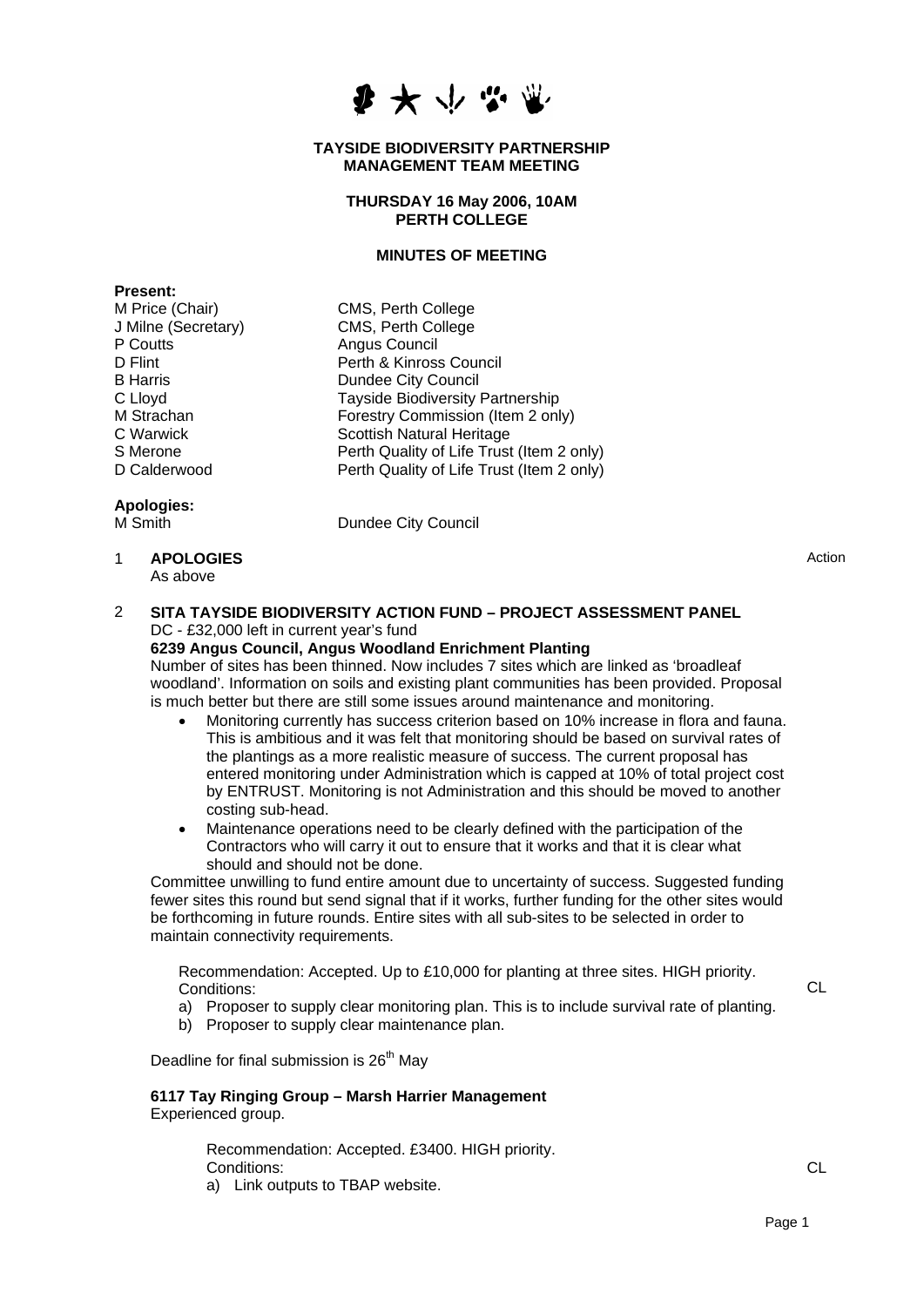- b) Results to be made public.
- c) Bird security to be ensured by disguising detailed specific locations.

# **220 Dundee City Council – Creation of Demonstration Eco-House and Biodiversity 6 Garden.**

It was questioned whether using the Ranger Service to carry out the work was a good use of Ranger time although it was acknowledged that children would be participating. Ranger time already paid for. Committee willing to fund for materials and plants but unwilling to fund labour costs. Interpretation costs seem high for a display and leaflet.

Recommendation: Accepted. Up to £4500. HIGH priority. Conditions:

- a) Resubmit budget to give full breakdown of material and labour costs.
- b) Supply details of long-term maintenance (i.e., beyond the three years of the project).
- c) TBAF money to go towards materials and plants only, not labour.

# **221 Sustain Dundee – Dundee Red Squirrel Project 6**

Funding has been asked for grey squirrel control, red squirrel feeding and promotion/education. FC are already funding grey squirrel control in woodland areas through Executive (SE) but FC is under SE so has this been accounted for? What is the relationship their Woodland Initiative. Possible double funding. Other funding is coming from Scottish between Dundee Council and Sustain Dundee? Committee supports project in principle but requires more information on control element and proposing organisation.

Recommendation: Accepted. £4000 over 3 years for red squirrel food, promotion and volunteer support. HIGH priority.

Conditions:

- a) Clarification on grey squirrel control funding.
- b) Supply information on Sustain Dundee
- c) Promotion element to be kept at or below 10% of total cost.

# **222 Forest Research – Small Cow-Wheat Species Recovery Project 6**

Good research credentials

Recommendation: Accepted. £11,900 over two years

# **223 Angus Council Housing Department – Swift/Bat Housing Project 6**

Ranger Services providing the labour. Project represents joined up Council policy with biodiversity linked to social issues. Committee suggested that installing a live camera feed and display to some boxes would be good but Angus Council should fund that.

Recommendation: Accepted. £1671. HIGH priority. Conditions:

a) Results of survey to be supplied to TBP

# **224 Lunan Park Resources Centre – Garden for Peaceful Relaxation 6**

This is not primarily a biodiversity garden. More of an amenity project. Funding the installation of things like greenhouses not appropriate for TBAF. Suggest applying to Angus Environmental Trust under Category D.

Recommendation: Accepted (partial). £500 for wildlife-friendly plants and boxes. MEDIUM priority

Conditions:

- a) TBAF funding must form part of fully funded project.
- b) Ensure open public access for minimum of 104 days per year

# **231 Angus & Dundee Bird Club – Little Tern Breeding Site Protection 6**

Committee does not want to be seen encouraging a biodiversity policing ethos. ENTRUST is willing to fund wardens but committee needs to be assured that this will not be an on-going, recurring proposal. The proposers need to identify the landowner and work out a sustainable L C

L C

L C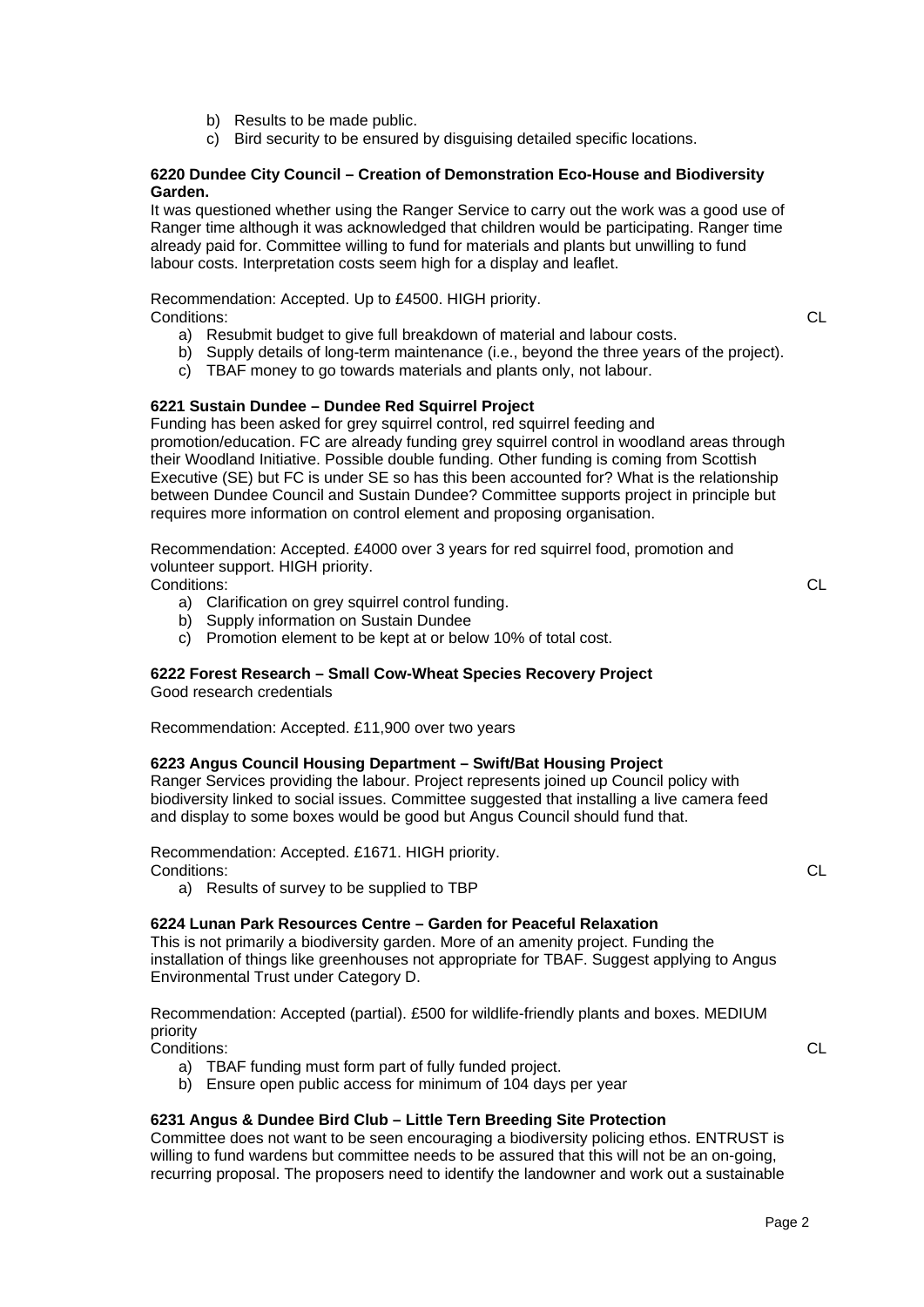long-term plan for managing wardens and the habitat. It was questioned whether a Bird Club would have the resources to manage employment of wardens. It was also suggested that the breeding season is well underway and so full funding would be inappropriate.

Recommendation: Accepted. Up to £6000 (incl. NI & VAT if appropriate). HIGH priority Conditions:

a) Proposers to supply information on who will be employing the wardens, how long is left in the breeding season and if in fact the birds have returned this year.

# **3** LOCAL BIODIVERSITY FUNDING

#### SNH Project Fund

CW stated that £10,000 was earmarked for TBP as match funding for biodiversity projects encouraged to apply to SNH. This is most easily managed on a project by project basis. and was available as of now. Projects that fail to meet ENTRUST criteria should be

# 4 **INUTES OF LAST MEETING ON 16 FEBRUARY 2006 M**

#### Agreed

ACTION: Ask Merril Smith if she still wishes to be on the Management Team. M M M

# 5 **MATTERS ARISING**

None

# 6 **WORK PROGRAMME/CO-ORDINATOR'S REPORT**

# Co-ordinators report

CL gave a summary of the work that she has carried out over the previous month. This has SNH do not require a long and detailed report. MP stated that the Annual Report should only commenting on the Highways Code of Practice, the launch of the Eco-house, 2 newsletter included the writing of the Annual Report covering April 2005 to Mar 2006. CW stated that cover the Co-ordinators work progress over the previous year, not all Partnership activity. CL reported other work over the last 30 days including liaison with Local Authorities, updates, 'Take a Pride in Perth' meeting, TBAP Assessment, answering queries.

The last lunch time seminar (on the subject of Wildlife Legislation) was extremely successful. Delegates included:

Dundee City Council Ranger Service (x 2); Perth & Kinross Council Planning, Roads, Flood Defence; Scottish Wildlife Trust Ranger Field Studies Council (Kindrogan) Bat Conservation Trust Scottish Officer Fife Council Ranger Service Perth & Kinross Red Squirrel Group (x2) 2 x private ecological consultants Private Chartered Architect

Apologies were received from the AC Woodland Officer, PKC Ranger Service and the P&K Bird Recorder. Information Packs were sent to these, plus all the missing Planning and Roads Departments across the three local authorities.

#### Work Programme

DF tabled comments and proposed amendments to the work programme along with subsequent comments by CL.

DF reported some concerns over achieving best value for money for Local Authorities who Perth & Kinross Council would continue their involvement with the Partnership if they do not provide 65% of the operating budget for the Co-ordinator but get only 21 out of 260 days of her time under the current programme. He suggested that the TBP document "Guide to Incorporating Biodiversity into Local Services" should be used much more to develop best practice in delivering biodiversity duty locally. DF stated that there was no guarantee that believe that it offers them good value for money. There was general agreement with this

L C